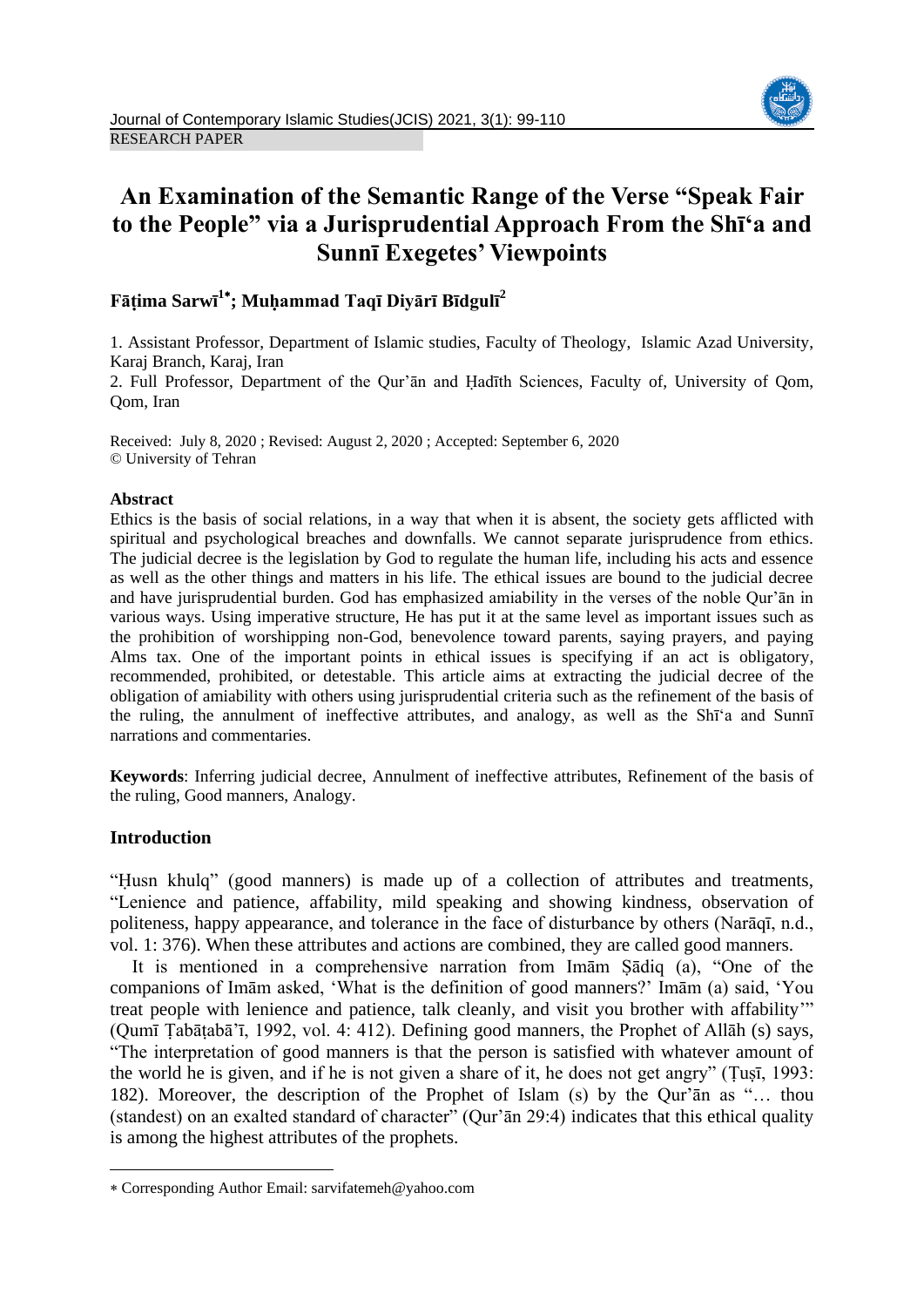Some exegetes (e.g., Ṭabrisī, 1960, vol. 10: 331) interpret the Prophet's (a) "exalted standard of character" to be tolerance for the sake of the right, great generosity, good management, lenience and patience when inviting people to God, forgiveness, Jihād for the sake of God, and abandonment of greed and envy. This shows that they do not take the "exalted standard of character" to be limited to affability, lenience, and patience, but rather, they deem it as a collection of excellent human qualities. In other words, they have included almost all ethical virtues in the "exalted standard of character."

Now that the meaning of "ḥusn khulq" (good manners) is made clear using Islamic traditions, we will have a short glance at the literal meaning of this word before we enter the main discussion.

Khuluq is singular and has a similar meaning to khulq. As indicated by Rāghib's *Al-Mufradāt*, it is derived from the same root as khalq, but khalq is ascribed to the outer qualities, while khulq and khuluq are related to inner attributes. Some philologists interpret "khulq" and "khuluq" as religion, nature, and virtues, and consider it as the inward appearance of the human (Rāghib Isfahānī, 1992: 286).

Ḥusnul khulq is an added noun in Arabic that means good-temperedness, speaking mildly, and affability when treating others (Narāqī, n.d., vol. 1: 373). However, other meanings have been suggested for it, including the moderateness in intellectual, irascible, and appetitive faculties that lightens the inward of the person with the light of the divine knowledge effusions and engages his limbs with performing prayers and duties. This internal mode is known through signs such as the good treatment of people as well as other qualities such as affability, kindness, righteousness, etc. In this meaning, good manners follows the persistence of all outward and inward limbs and organs of the human, and his inward beauty stems from this ethical balance (Māzandārānī, 1962, vol. 8: 287). Similar to the outer beauty that is achieved through the beauty and balance of all organs, ḥusnul khulq (which is the inner beauty) will be attained through the beautification of all inward attributes and moralities (Sadr al-Dīn Shīrāzī, 2005, vol. 1: 51).

In the book *Forty ḥadīths*, Imām Khumaynī (may God have mercy on him) defines khulq and discusses the effect of good manners on the easy performance of the good deeds. He says, "Know that khulq is a mode in the human soul that invites the human to act, and appears without any procedure and thought; [in fact] the type of temperament that is praised in the Islamic Law is ḥusn khulq" (Khumaynī, 200: 510).

With regard to the implication range of the verse "Speak fair to the people" (Qur'an 2:83), we might say that the literal meaning of this verse is speaking with people appropriately. However, the exegetic and narrative sources take it as an allusion to good treatment of people. Although the good treatment of people is an expansive concept and involves many behaviors, some of those behaviors have received more attention due to their higher status and importance. Talking is present in a big part of the human behaviors, and is more effective in treating with people in general compared to other actions. Therefore, in order to recommend people to good treatment of others, the main instance of it is emphasized in this qur'ānic verse. Before presenting the specific exegetic understanding of this qur'ānic phrase, it is better to present the verse itself,

And remember We took a covenant from the Children of Israel (to this effect): Worship none but Allāh; treat with kindness your parents and kindred, and orphans and those in need; speak fair to the people; be steadfast in prayer; and practice regular charity. Then did ye turn back, except a few among you, and ye backslide (even now) (Qur'ān 2:83).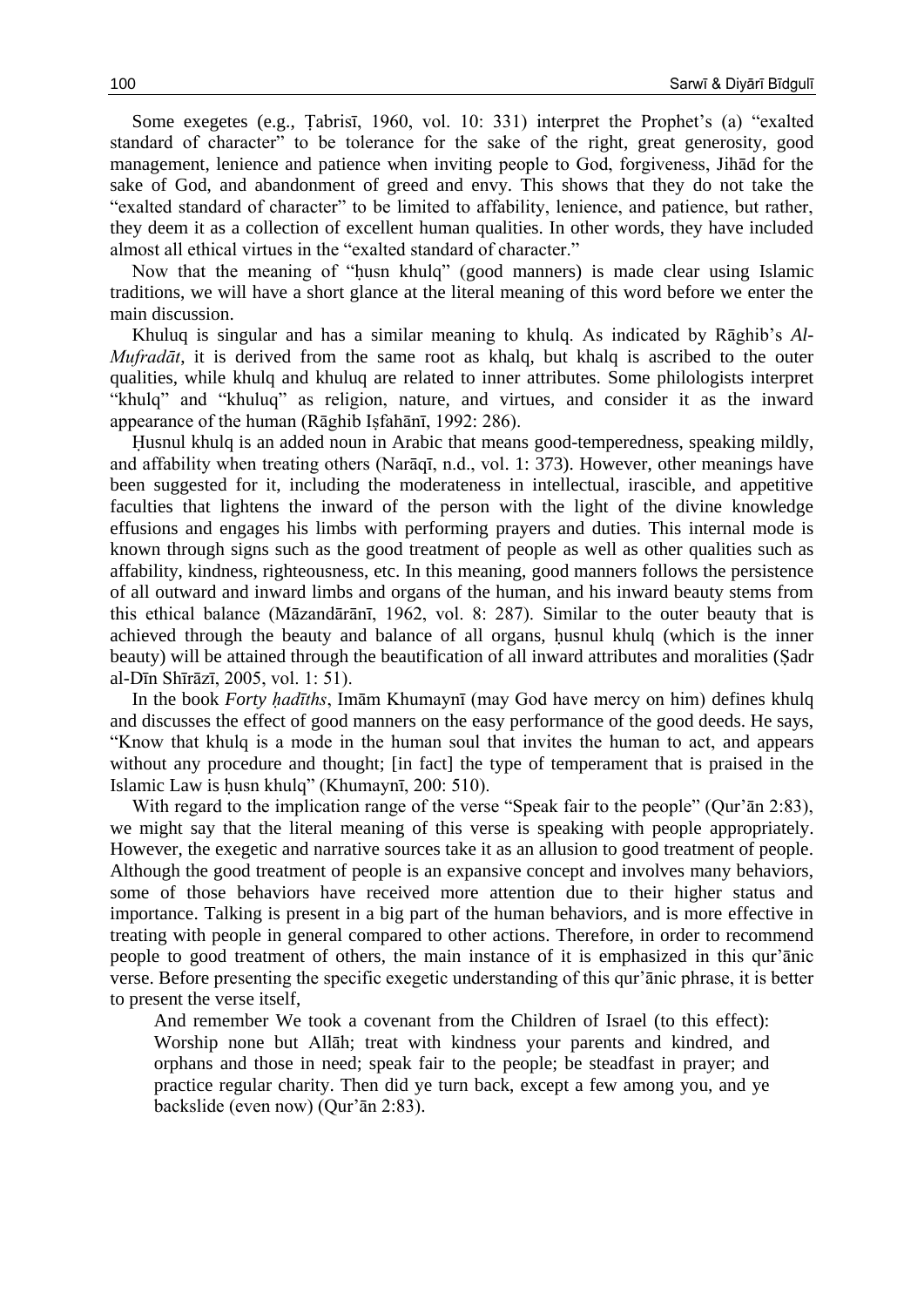#### *The occasion of revelation*

With regard to the occasion of revelation of the verse "... speak fair to the people ...," it is believed that this verse was revealed about Banī Qurayza and Banī Nadīr Jewish tribes, because God had prohibited them in Torah from blood shedding, and had ordered them to prevent killing the prisoners of war and abstain from trying to conquer and expel others. However, they behaved contrary to the order of the Torah (Qumī, 1989, vol. 1: 51).

Moreover, it is said that the verse "speak fair to the people" is about the dhimmīs (the protected non-Muslim people), but was abrogated by the verse "Fight those who believe not in Allāh nor the Last Day, nor hold that forbidden which hath been forbidden by Allāh and His Messenger, nor acknowledge the religion of Truth, (even if they are) of the People of the Book, until they pay the Jizya with willing submission, and feel themselves subdued" (Qur'ān 9:29). After that time, the payment of jizya (legal capitation) was obligatory for even the adult, poor (who did not have assets) People of the Book, and there was no reason to exonerate the poor from paying legal capitation (Quṭb Rāwandī, 1985, vol. 1: 257; Sharīf Lāhījī, 1995, vol. 1: 76).

# *The criteria for the inference of the judicial decree on the obligation of the good treatment of others*

In general, the extraction of the criteria is possible through two means.

- A)Textual methods: the related textual methods include the refinement of the basis of the ruling, the collection and examination of possible causes, the proportionality of the decree and the case, the annulment of ineffective attributes, induction, the discovery of the true cause through the collection and examination of possible causes, exploring the text itself to refine the basis of the ruling, separating the various aspects of the text and attaining the criteria (i.e., extrapolation of the generalizable ruling). In this article, we use the refinement of the basis of the ruling and the annulment of the ineffective attributes to induce the judicial obligation of good treatment of others.
- B) Non-textual methods: the non-post-Islamic decrees should be examined through scientific and historical induction of the respective law before Islam, and the rational good and evil should be taken as the basis of the criteria extraction<sup>1</sup>. This extraction is totally rational and conventional, and the free investigation is done based on the common legislation procedures (Ayāzī, 2011: 405). The extraction criteria include what follows.

## *Refinement of the basis of the ruling*

1

The refinement and determination of the cause of a decree through the separation of the cause of decree from the attributes that have no role in the decree is called the refinement of the basis of the ruling. If in a given case, some causes are deemed as probably effective on the decree, the Muslim jurist removes the ones that have no role in differentiating the principle and the derivation, and refines the case. In other words, the legislator has made a decree due to a cause, but the cause of the decree is accompanied by attributes that seem to have no role in the regulation of the decree (ibid: 538).

It is said in a narration that once a Bedouin copulated in Ramadan month, and the Prophet (s) said, "He should pay expiation." Examining the attributes effective on the decree, we can ascertain that being a Bedouin has no role in the decree (Ghazālī, 1996: 306). This is called

<sup>1.</sup> With understanding the good and evil, we mean understanding things whose goodness or badness is achieved through the judgment of intellect, and the judgment of intellect is used to prove the ensuing judicial decree.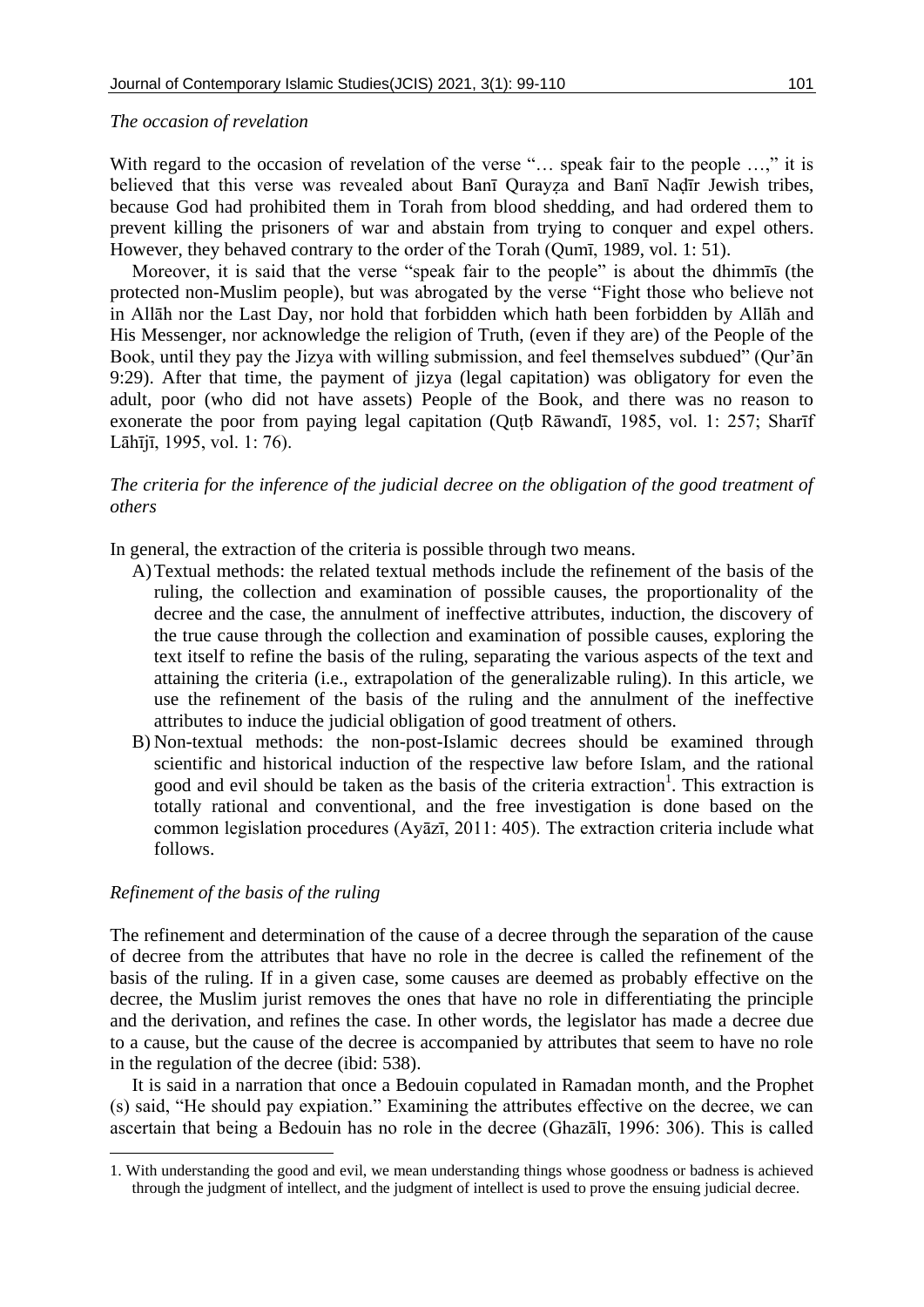the refinement of the basis of the ruling. In the foregoing example, if we put anyone instead of the Bedouin, the same decree will be applicable to him.

With regard to the topic of this article, good treatment of people, good manners, and affability is considered obligatory, and are taken to be at the same level as other obligatory deeds such as the prohibition of worshipping non-God, treating parents benevolently, saying prayers, and paying Alms tax. From this viewpoint, we can treat the foregoing verse through the refinement of the basis of the ruling and say that although the decree is addressed to the Israelites, it in fact addresses all humans.

#### *Annulment of ineffective attributes*

The annulment of ineffective attributes means invalidating and omitting some qualities, and postulating some others (Ayāzī, 2011: 543). Imām Khumaynī has paid attention to this solution in his legal and jurisprudential discussions. He says, "The annulment of the ineffective attributes is true in cases where common sense does not consider the attributes as effective." It should be noted that he takes the common sense as the common sense of the wise (Khumaynī, 2002, vol. 3: 149).

Now, with regard to the judicial decree of the good treatment of people, we can act based on the annulment of ineffective attributes, and generalize this decree – which is addressed to the Israelites – to all humans.

#### *Qiyās (Analogy)*

Qiyās literally means measurement, and is terminologically taken as free investigation at times, and as principle at other times (Ṭurayḥī, 1997, vol. 4: 98). The most common application of it is equalizing the principle with the derivation when determining the cause of the judicial decree. In other words, analogy means generalizing the decree taken from the principle to the derivation based on a unique cause that exists in the principle and the derivation.

With regard to the inference of the judicial decree of the obligation of the good treatment of people through analogy, we might say that since God narrates the five orders issued to the Israelites (i.e., the prohibition of worshipping non-God, treating parents benevolently, treating people kindly, saying prayers, and paying Alms tax), and that there is no doubt in the obligation of the 1<sup>st</sup>, 2<sup>nd</sup>, 4<sup>th</sup>, and 5<sup>th</sup> cases, we might compare the 3<sup>rd</sup> case with them through analogy and extract its judicial decree as an obligatory act.

#### *"Speak fair to the people" in the Shī'a and Sunnī commentaries and narrations*

The author of the book *Manhaj al-Ṣādiqīn* regards the term "fair" in the verse "Speak fair to the people" as an instance of hyperbole and its intention as guidance to ethical virtues. He interprets the verse as "Speak fair to people in general, treat them fairly, and guide them to the right, guidance path" (Kāshānī, 1955, vol. 1: 225).

To interpret the noble verse "Speak fair to the people," the *Nūr al-Thaqalayn* commentary presents only two narrations from two books.

A)It is narrated in the noble book *Kāfī* from Abī 'Umar and Al-Zubayrī from Abī 'Abdillāh,

The Sublime God has made faith an obligation to the human body organs, and has explained the duties of each organ separately. For instance, He has given the duty of speaking to his tongue and expression to his heart and his beliefs. It is in this regard that God says, "Speak fair to the people" ('Arūsī Ḥuwayzī, 1994, vol. 1: 94).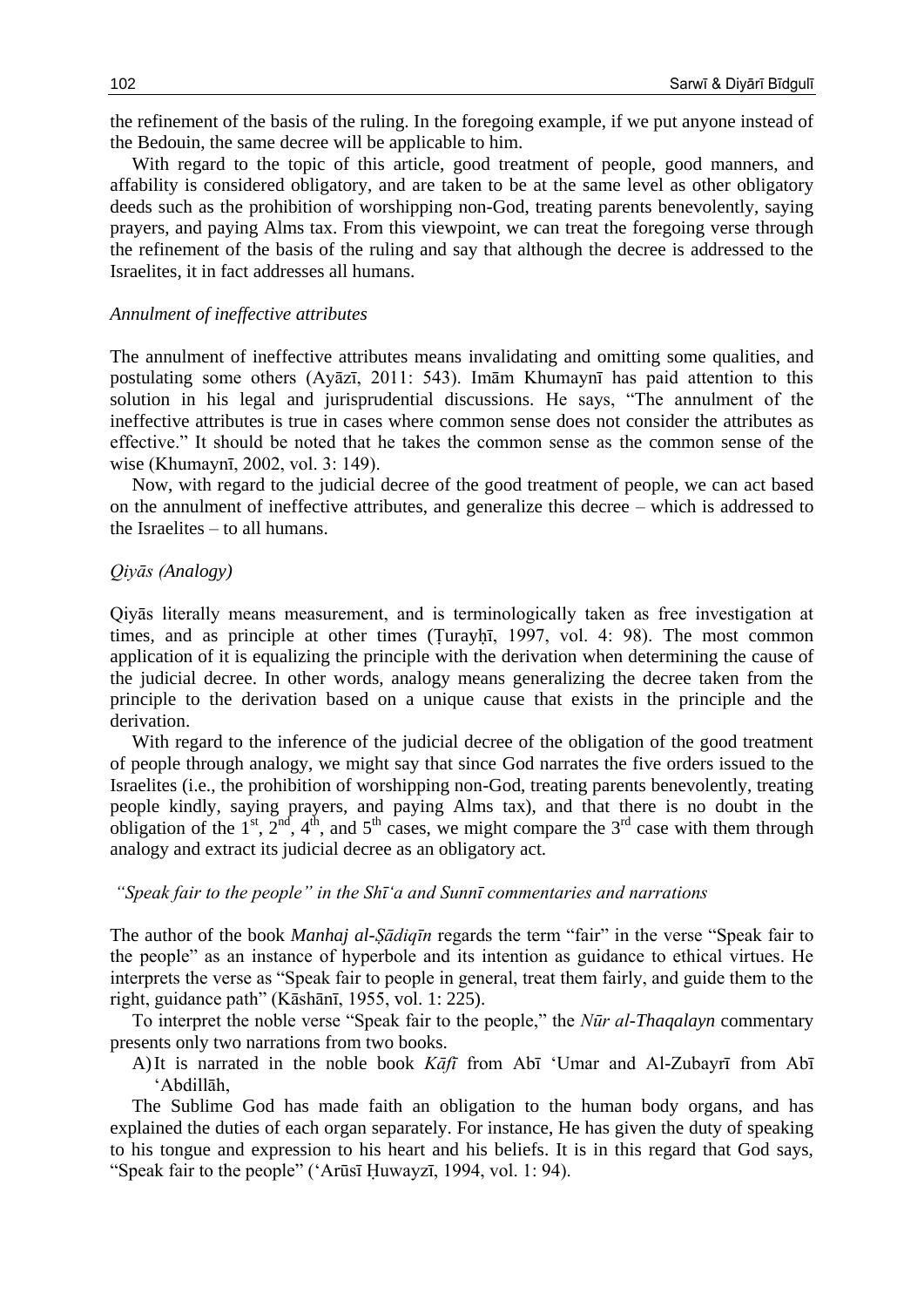B) It is narrated from Imām Ṣādiq (a) in the book *Miṣbāḥ al-Shar ī'a*, "Do not call and invite people with any tone and any mode you are in [i.e., not in negative tone and mode]. The sublime God says, 'Speak fair to the people'" (Qumī Mashhadī, 1990, vol. 2: 68).

It is mentioned in Al-Mīzān,

The word "ḥusnā" is a gerund with an adjectival function, and is used in this verse for exaggeration purposes. The meaning of this verse is "say good words to people," and it alludes to the good treatment of people, not matter if they are believer or disbeliever. This order does not contradict with the fighting decree, and no one can think that this verse is abrogated by the fighting obligation verse, because the cases related to these two decrees are different. There is no problem to both order to good treatment and to fighting, as there is no problem with ordering one to treat others well and ordering him to treat them strictly in order to correct their behavior (Kāshānī, 1990, vol. 1: 52; Qurṭabī, 1986, vol. 2: 16; Ṭabarī kiyā Harāsī, 1985, vol. 1: 12; Ṭabāṭabā'ī, 1996, vol. 1: 218).

In their commentaries, Tabarī, Suyūtī, and Qurtabī narrated from Ibn 'Abbās that the word "ḥusn" (fair) means two things: Order people to say "There is no god other than Allāh" and speak to people mildly and kindly, because God is satisfied and likes this type of speaking (Qurṭabī, 1986, vol. 2: 16; Suyūṭī, 1984, vol. 1: 85; Ṭabarī, 1992, vol. 1: 311).

Ibn Abī Ḥātam express the meaning of the term "fair" in the verse "Speak fair to the people" with a narration from Asad b. Wadā'a, "One day he left his house and said hello to any Jew or Christian who he saw. He was asked, 'Why do you say hello to Jews and Christians?' He answered, 'God says 'Speak fair to the people' and He means saying hello'" (Ibn Abī Ḥātam, 1998, vol. 1: 162).

Tha'labī Nayshābūrī quotes Muḥammad b. Ḥanafiyya and Sufyān Thūrī who say, "The word 'fair' means promotion of good and prevention of evil, and this order involves all righteous and evildoer people" (Baghawī, 1999, vol. 1: 139; Qurṭabī, 1986, vol. 2: 16; Tha'ālibī, 1997, vol. 1: 271; Ṭa'labī Nayshābūrī, 2001, vol. 1: 228).

Ibn Kathīr and Zuḥaylī take Abūdhar's interpretation of the word "fair" in this verse as affability, as the Prophet (s) said, "Do not underestimate any bit of good act, even if it is the affable treatment of your religious brother" (Ibn Kathīr Damishqī, 1998, vol. 1: 209; Zuhaylī, 1997, vol. 1: 208).

Baghdādī says,

The statement "Speak fair to the people" has two meanings. First, it addresses the Jews living at the time of the Prophet (s), and so, the third person pronoun has turned into the second person. This intends to say that they should say about Muhammad (s) whatever is right and correct, and if they are asked about him, they should say the truth and should not conceal his traits. Second, the addressees of this verse were those who lived at the time of Prophet Moses (a) with whom God made the Covenant. The pronoun has changed from the third person to second person due to apostrophe (Baghdādī, 1994, vol. 1: 58; Qurṭabī, 1986, vol.  $2:16$ ).

In his book Aḥkām al-Qur'ān, Jaṣṣāṣ interprets the verse "Speak fair to the people" with another verse and says,

The meaning of this is based on the meaning of the words of Gods 'Invite (all) to the Way of thy Lord with wisdom and beautiful preaching; and argue with them in ways that are best and most gracious," and the word *aḥsan* (the best and most gracious) in this verse is a prayer for and a piece of advice to any person (Jaṣṣāṣ, 1985, vol. 1: 48).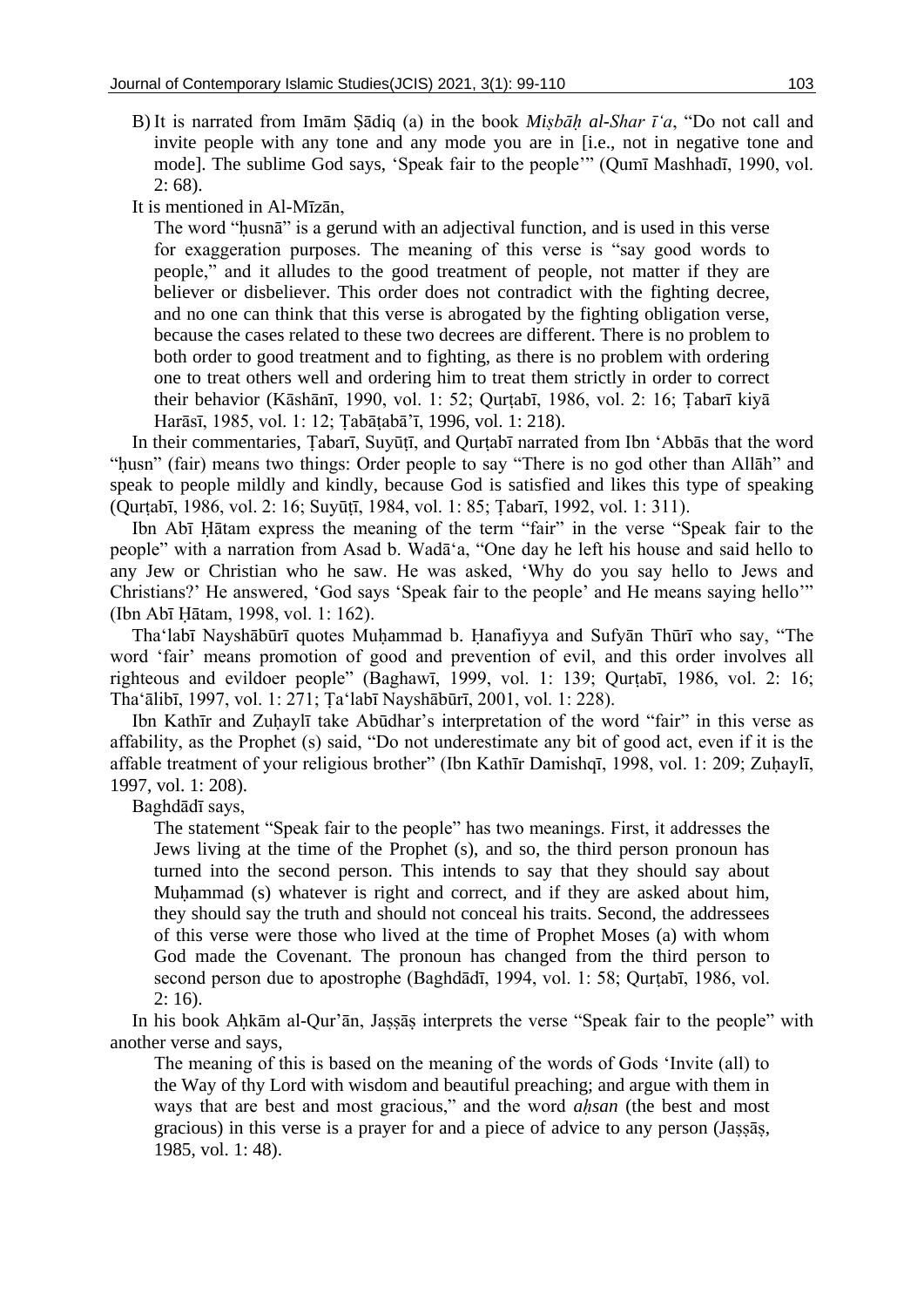Interpreting the statement "Speak fair to the people," 'Ayāshī says, "Affable treatment of people means visiting their sick members, attending the funeral of their dead relatives, and saying prayer with them in their mosques up until your last breath and death" ('Ayāshī, 1960, vol. 1: 48).

The late Kulaynī gives in a narration in the book *Kāfī*,

Sadīr Ṣīrafī says, "I told Imām Ṣādiq (a) if I could help someone who asks for help while I don't know him and I don't know if he is a Muslim or not. Imām Ṣādiq (a) said, "Yes. Help those whom you don't know if they are friend or foe [if you know they are not the enemy of the right, you can help them and there is no need to extra probe], as God had said, 'Speak fair to the people.' However, you should not help someone who you know objects to the right or invites people to the wrong" (Burūjirdī, 1988, vol. 1: 204; Shahīd Thānī, 1992, vol. 5: 413; Shubbar, 1987, vol. 1: 116).

In this narration, Imām Ṣādiq (a) relies on this qur'ānic statement to express the reason for the vast scope of the order to help the needy and the inclusion of all of them (no matter if Muslim or not). This reliance means when the Qur'ān uses the word "people" – that includes humans in general – and asks us to speak with and treat them well, then helping the needy as a collection of good manners directed to the people has the same expansive range, and obligates the audience to speak and treat well all humans with any religious background.

Now let us see the exceptions of this assistance and the logic behind it. Imām says that people who oppose the right and invite people to the wrong are out of the scope of people who can receive this help, and we might not help suchlike people.

The following steps are taken by Imām in his interpretation.

- 1. He generalizes an important instance of affability mentioned in the verse (i.e., speaking) to affability in general. In fact, he uses the refinement of the basis of the ruling and one of its methods  $-$  i.e., the annulment of ineffective attributes  $-$  to infer the act and its religious obligation.
- 2. He takes the word "people" to mean all humans, either Muslim or non-Muslim. The word "people" is used here along with groups such as parents, relatives, orphans, and the needy, while it was possible to interpret the word people as the Israelites rather than all human beings other than oneself. Therefore, Imām takes the meaning of "people" here from the literal meaning of this word that annuls the ineffective attribute (i.e., being an Israelite).
- 3. He applies the decree on treating all people well to all cases that are deemed by the wise and the Islamic law as part of general affability, for example, helping a needy person who asks for help (which he extracts through analogy).
- 4. The exceptions of this decree are based on the rational understanding, because helping one who is an enemy of the right or invites others to the wrong is believed as false by all soundly conscientious people. All wise people with any intellectual stance understand that these two cases are exceptions, with the only difference among them being their disagreement over the instance of the right and the wrong, where each considers something as wrong that is not deemed so by others.

#### *The exegetic messages of this narration*

- A)We can consider every human being as eligible to receive that good action, such as the sick people, those damaged by the natural disasters, etc. Moreover, exceptions include those who show hostility toward the right or ask people to the wrong.
- B) This principle should be observed in the domains of personal and governmental behaviors. That is, the faithful person should treat all people (who do not show hostility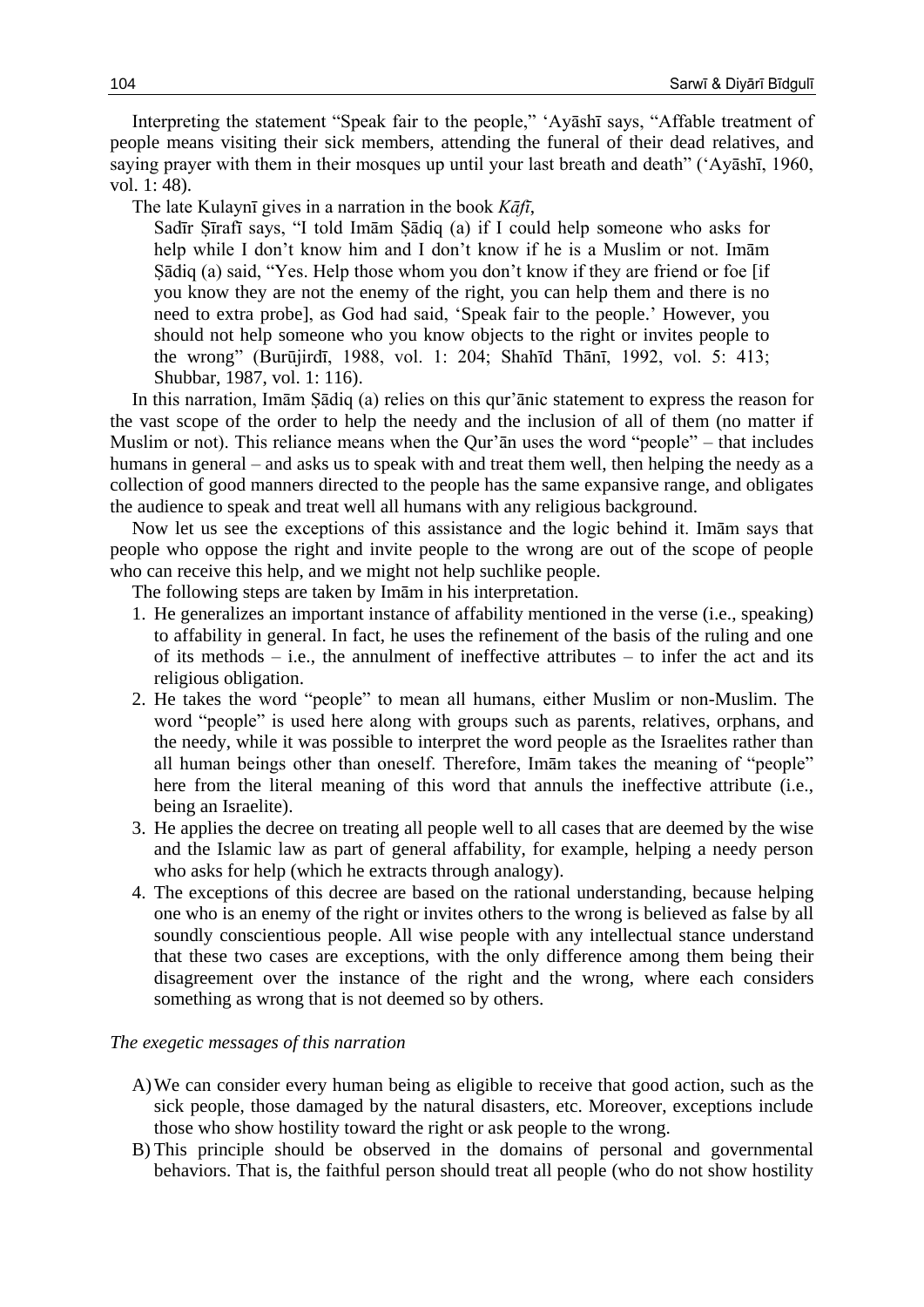toward the right and have no role in directing others toward the wrong) well, and rush to help them if they ask for it. This is an obligatory duty on him. Moreover, it is obligatory for the righteous government and groups to treat well all nations and governments who do not show hostility toward the right and do not promote the wrong.

C) The next point that is obtained from the "the expression of the exceptions of this decree" in this interpretive narration is the necessity of refraining from assisting those who invite people to the wrong and have a misleading role in the personal or social spheres. The reason is that helping them is assisting and empowering the wrong, which is in some way oppression against those who come to be victim to their propaganda. It is evident that empowering the wrong is against trying to strengthen the right.

The right government should also precisely take into account the outstanding people, movements, and groups in various cultural, political, and social domains, and should be cautious not to support the enemies of the right and the inviters to the wrong. Based on the jurisprudential thoughts of Imām Khumaynī (may God have mercy on him), the great consequences of treating others affably (due to the importance of the governmental agents' responsibility) makes this ruling an important ethical decree that should be taken into account (Khumaynī, 2000: 112).

D)However, the point that is known from the verse itself is the widespread nonobservation of this divine recommendation by the Israelites. The lack of the spirit to treat people well in the majority of the Israelites could be due to their racist spirit and their perceived superiority to other people.

## *Good manners from the viewpoint of qur'ānic verses*

In the Qur'ān 31:18-19, the ethical training is defined as following,

Turn not thy cheek in scorn toward folk, nor walk with pertness in the land. Lo! Allāh loveth not each braggart boaster. Be modest in thy bearing and subdue thy voice. Lo! the harshest of all voices is the voice of the donkey.

These verses narrate a piece of advice from the Wise Luqmān to his son in which four things are emphasized. The first is "Turn not thy cheek in scorn toward folk," which is followed by the second point, "Nor walk with pertness in the land. Lo! Allāh loveth not each braggart boaster." The third and fourth sentences assert, "Be modest in thy bearing and subdue thy voice. Lo! the harshest of all voices is the voice of the donkey."

This order, which is mostly about the manners of treating others, reflects an important part of good manners (as a combination of affability, modesty, and lenience in speaking and behavior). God has deemed the words of this wise man so valuable that He has expressed them in between His own words.

A) "Kind words and the covering of faults are better than charity followed by injury. Allāh is free of all wants, and He is Most-Forbearing" (Qur'ān 2:263).

Various interpretations are presented for the entry "kind words" in *Majma' al-Bayān* commentary.

- A. In one interpretation, it is equaled to "good and beautiful speech," while in another interpretation, it is taken to mean "good and appropriate prayer" (Ṭabrisī, 1960, vol. 2: 375).
- B. In another interpretation narrated from Ḍaḥḥāk, it is taken as "Iṣl'āḥ dhāt al-bayn" (reconciliation of people). It is narrated under this noble verse from the Prophet (s), "When a needy person starts to ask you for something, do not stop him up until he finishes expressing his request. Then answer him modestly and kindly, as that good response is a small thing for him. Sometimes, a person comes to you who is not a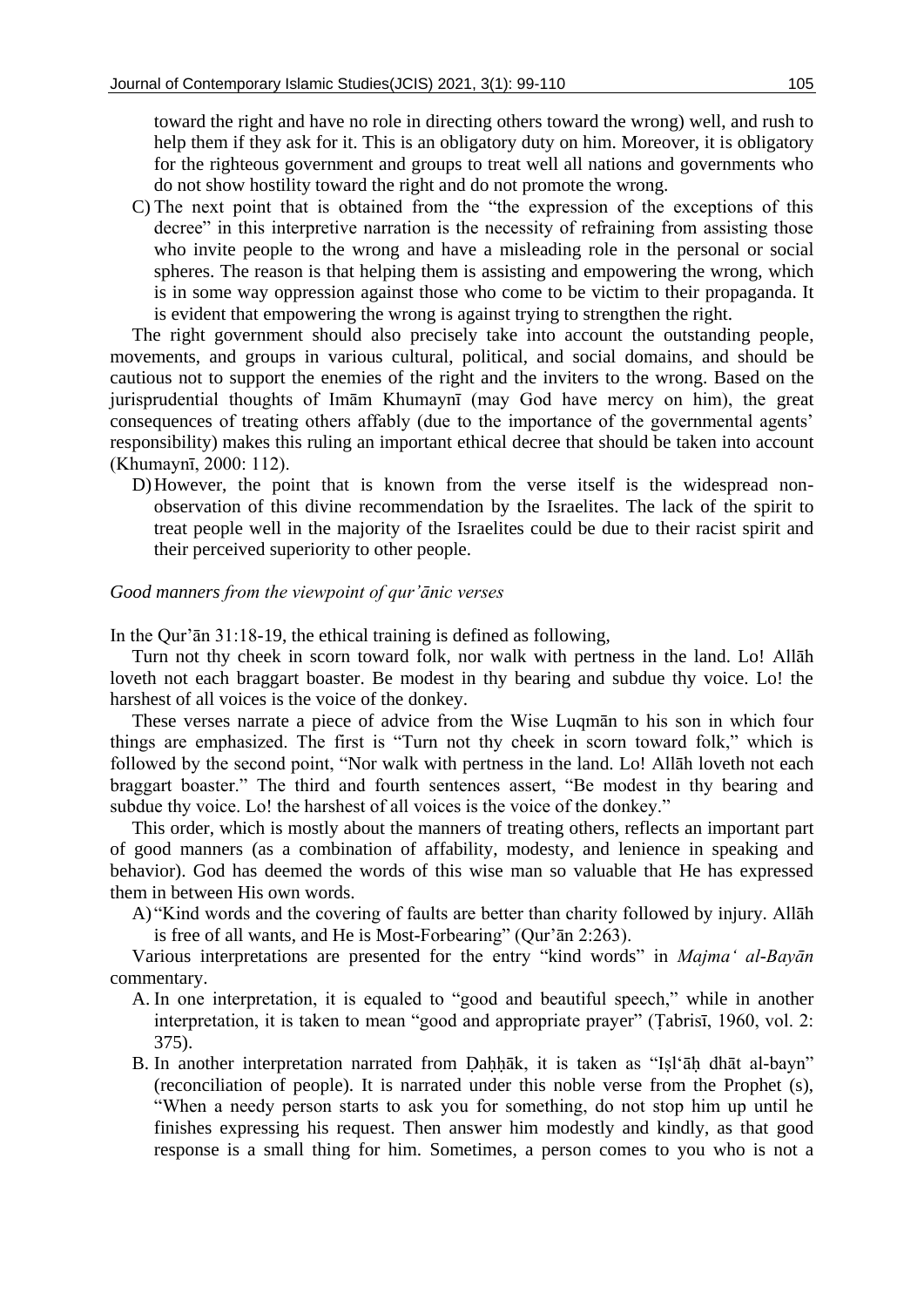human, nor a jinni. The sublime God sends an angel in form of a beggar to test you to see how you treat him [while He has bestowed upon you His grace]" (ibid).

C. With regard to treating a person who wants to create grudge between the Prophet (s) and his enemies, the noble Qur'ān says, "Repel (Evil) with what is better: Then will he between whom and thee was hatred become as it were thy friend and intimate!" (Qur'ān 41:34).

The author of Nūr al-Thaqalayn commentary deems the meaning of the clause "Repel (Evil) with what is better" as "Repel the bad effect of an evil deed another person has done to you with doing a good deed" ('Arūsī Ḥuwayzī, 1994, vol. 4: 549).

In fact, God addresses the noble Prophet (s) and tells him, "Repel others' wrong with your right, their ignorance with your patience, and their rudeness and badness with your forgiveness" (Ṭabrisī, 1960, vol. 9: 12).

Then the purified Allāh praises repelling a bad action with a better one using the best and the most eloquent language, and says "And no one will be granted such goodness except those who exercise patience and self-restraint, none but persons of the greatest good fortune" (Qur'ān 41:35).

D. "When a (courteous) greeting is offered you, meet it with a greeting still more courteous, or (at least) of equal courtesy. Allāh takes careful account of all things" (Qur'ān 4:86).

In the book *'Awālī al-li'ālī*, 'Alī b. Ibrāhīm narrates points from Imām Ṣādiq (a) in which he takes the word "taḥīyyat" in this verse to mean several things, including greetings and goodness ('Arūsī Ḥuwayzī, 1994, vol. 1: 525).

Interpreting the Qur'ān 4:86, Ṭabrisī says in the book *Majma' al-Bayān*,

A person came to the noble Prophet (s) and said, "Peace be upon you." The Prophet (s) said, "May God's peace and grace be upon you." Another person said, "May God's peace and grace be upon you." The Prophet (s) said, "May God's peace, grace, and blessings be upon you." Another one came to the Prophet (s) and said, "May God's peace, grace, and blessings be upon you." The Prophet (s) said, "Peace be upon you and May God's grace and blessings be upon you." When the noble Prophet was asked, "Why did you answer the first and the second greetings with extra greetings, but you did not add anything to the third greeting?" He said, "He did not leave any [extra] greeting for me [to offer him]. Therefore, I returned the same to him" (Ṭabrisī, 1960, vol. 3: 85).

A) "Say to My servants that they should (only) say those things that are best: for Satan doth sow dissensions among them" (Qur'ān 17:53).

Ṭabrisī narrates in this regard,

Say words and follow methods that are the best and manifest the following issues, speeches, and words.

- 1. Some have said that "those things that are best" here means the Two Testimonies and whatever invocation made obligatory by God.
- 2. The verse intends to say that God has commanded us to put into practice whatever He has decreed and has asked us to refrain from doing anything He has prohibited us.
- 3. It is said that the verse intends to say that people should speak to each other in the best possible manner and use words and combinations such as "May God have mercy on you" (Ṭabrisī, 1960, vol. 6: 421).

#### *Good manners in the Islamic narrations*

The Prophet of Allāh (s) said, "There are three things that if one is equipped with when meeting God, he can enter the Paradise through any gate he likes: A person who has good manners, a person who fears God overtly and covertly, and a person who stops arguing even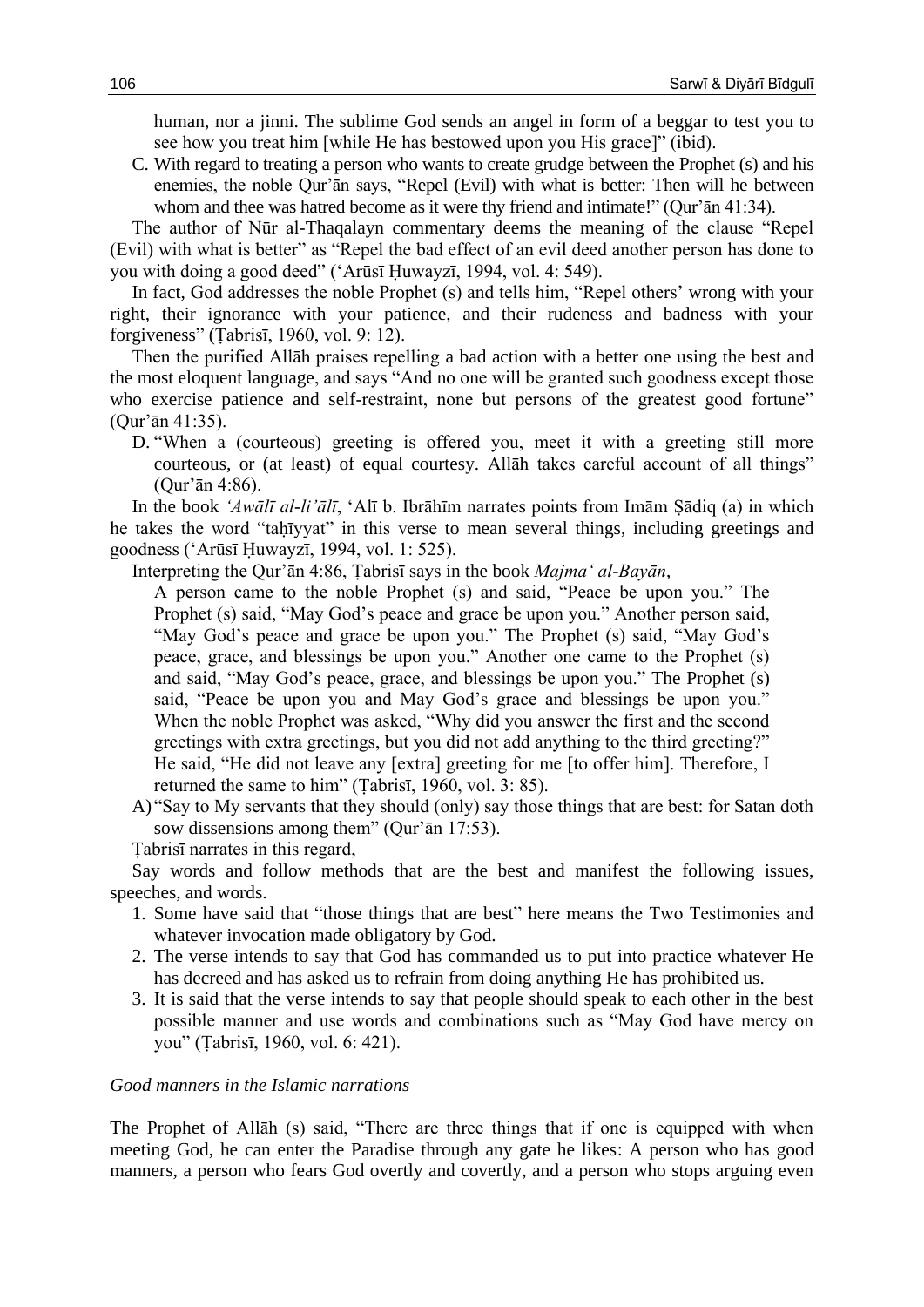if he is right" (Narāqī, n.d.: 281-282). The Prophet (s) also said, "Mild speaking and giving food to others put you in Paradise" (ibid), and "There are rooms in Paradise [that are so bright] the interior of which is seen from outside and the exterior of which is seen from inside; God has prepared them for those who feed others and speak mildly" (Fayḍ Kāshānī, 1986, vol. 5: 939). Moreover, he said, "Good speech is a charitable act" (ibid: 940).

Imām Bāqir (a) said, "Talk to people in the best way you want to be talked to" (Balāghī Najafī, 1999, vol. 1: 140; Fayḍ Kāshānī, 1994, vol. 1: 152; Ibn Jawzī, 2001, vol. 1: 84; Kāshānī, 2002, vol. 1: 180). Moreover, the noble Prophet (s) said, "There are three things that if one does not have, he will not succeed in his affairs: Piety that stops him from committing sins, good manners to deal with people tolerantly, and patience by which he might remove the stupidity of a fool" (Qumī Tabātabā'ī, 1992, vol. 1: 300).

These traditions indicate that God is kind and amiable, likes anyone with this quality, and gives him rewards for that amity and mildness.

Imām Kazim (a) said, "Half of the human life and pleasure is in amity and mildness" (ibid: 371).

A famous tradition from the Prophet (s) reads, "You cannot satisfy all people with your assets, but your affability and good manners engages and satisfies everyone" (Ḥillī, 2004, vol. 1: 246).

Affability and good treatment of people even includes the enemies, especially when we invite them to the right path. Accordingly, when Moses (a) was given the mission to deliver the divine message to the disobedient Pharaoh (who had enslaved the Israelites), he was addressed by God using these words, "'Go, both of you, to Pharaoh, for he has indeed transgressed all bounds. But speak to him mildly; perchance he may take warning or fear (Allāh)'" (Qur'ān 20:43-44).

This shows that if the promotion of good and prevention of evil as well as the invitation to the right path are done mildly and kindly, they might influence even the harshest people.

What point lies in the clause "perchance he may take warning or fear (Allāh)"? We can say that the verse intends to say if you face him with mild words and at the same time express the necessary content precisely and confidently, it is possible that he might accept the logical reasons, have faith profoundly, and even if he does not have the faith, he might stop opposing and obstructing others' faithfulness due his fear of the divine punishment (Baḥrānī, 1995, vol. 1: 262).

Moreover, the clause "perchance he may take warning or fear (Allāh)" reveals that the nature of mild and amiable preaching leads to the attainment of such a result, although this nature might not be so influential on some people, i.e., affability in preaching is a preferable quality rather than a perfect cause.

#### *The spiritual effects of good manners*

A tradition from the noble Prophet (s) asserts, "Islam is the same as affability" (Laḥajī, n.d., vol. 3: 70). This shows that the essence of Islamic teachings is good manners.

A tradition from Imām 'Alī (a) gives in a comprehensive and interesting interpretation, "The top row in the faithful human's performance report is his good manners" (*Sahīfa* attributed to Imām Riḍā (a), 1986: 67).

We know that what is put on the top row of the performance report is the best and most important case. In other words, it is a factor that represents all good deeds and draws attention before any other thing.

Another tradition from the Prophet of Allāh (s) reads, "The most effective things that cause my people to enter Paradise are piety and good manners" (Kulaynī, 1987, vol. 2: 100).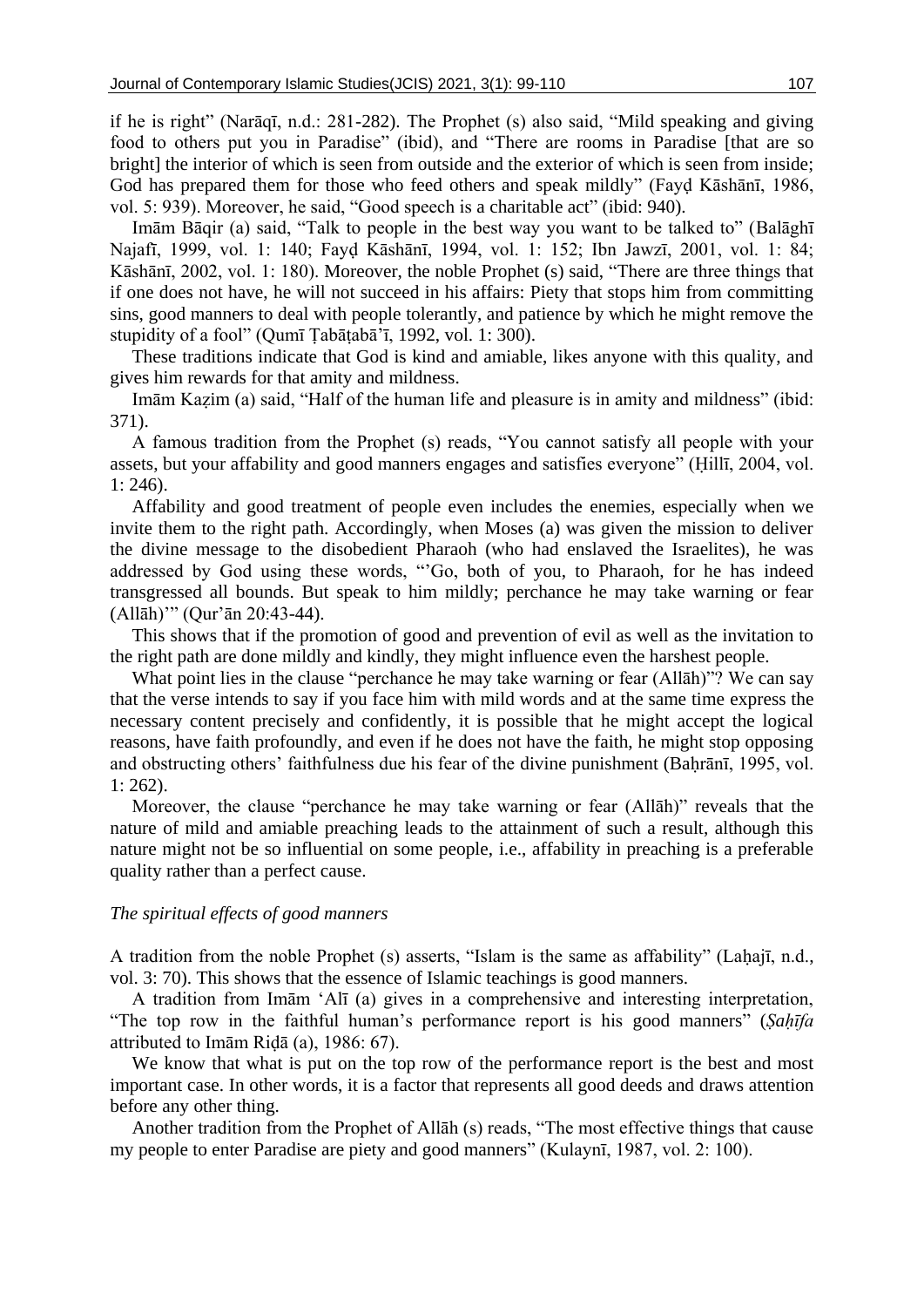Another tradition from the Commander of the Faithful (a) suggests, "One whose faith is more complete than everyone else is the one whose manners are the best" (Majlisī, 1990, vol. 68: 378).

The Prophet of Allāh (s) says, "Good manners melt the sins [and washes away their effects]" (ibid: 321).

Another tradition from the Prophet (s) asserts, "Affability has a reward similar to day-time fasting and night-time prayer" (Kulaynī, 1987, vol. 2: 100).

In another narration, Imām Ṣādiq (a) says, "The sublime God rewards His Servant for his good manners the same amount He rewards the warrior for His path (Māzandarānī, 1962, vol. 8: 291).

This way, those who possess good manners attain high levels that are achieved by those who go on fast during the day time, stay up vigilantly and pray at night, and fight for the cause of God, and their sins are washed away due to their good manners.

#### *The worldly effects of good manners*

We read in a tradition from the noble Prophet (s), "Good manners strengthen kindness and friendship [and tie the separated hearts]" (Nūrī, 1988, vol. 16: 401).

Another tradition by the Commander of the Faithful suggests, "No life is sweater than one mixed with good manners" (Fayḍ Kāshānī, 2004, vol. 1: 851).

Imām Ṣādiq (a) says, "Righteousness and good manners build up houses and increase lifespans" (Ḥurr 'Āmilī, 1989, vol. 12: 149).

Another tradition from the Commander of the Faithful (a) says, "Good manners add to sustenance and increase friends' kindness" (ibid: 152).

#### **Conclusion**

- 1. The noble Qur'ān equals good manners to important issues such as worshipping God, treating parents benevolently, saying prayers, and paying alms tax in order to point out the obligation of treating others affably and amiably.
- 2. One of the social and worldly effects of good manners is drawing kindness.
- 3. Due to the close relationship between jurisprudence and ethics, the ethical issues have jurisprudential burden. Good manners are no exception in this regard, and God has emphasized them in various qur'ānic verses using various methods. Moreover, the Infallibles' narrations confirm the possible obligation of affable treatment of others.
- 4. The judicial decree on the obligation of affable treatment of others can be extracted using judicial criteria such as the refinement of the basis of the ruling, the annulment of ineffective attributes, and analogy. Based on the jurisprudential thoughts of Imām Khumaynī (may God have mercy on him), the annulment of ineffective attributes is considered a way to infer decrees based on the common sense of the wise.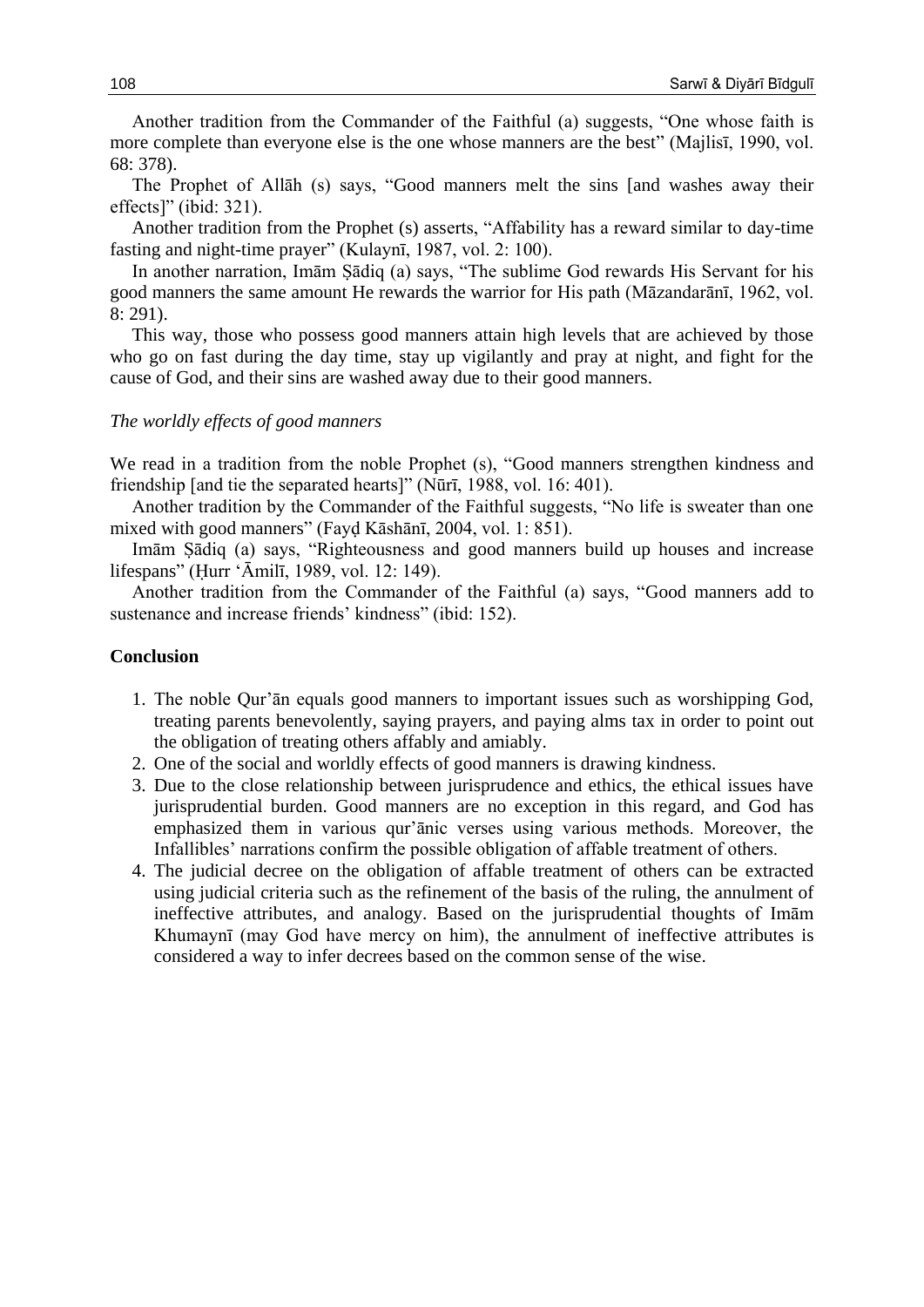# **References**

The noble Qur'ān

- 'Arūsī Ḥuwayzī, A. (1994), *Tafsīr nūr al-thaqalayn*. Qom, Islmā'iliyān Publications.
- 'Ayāshī, M. (1960), *Kitāb al-Tafsīr*, Tehran, 'Ilmiyya Press.
- Ayāzī, M. (2011), *The bases for the religious precepts and the ways to explore them*. Qom, Islamic Sciences and Culture Academy.
- Baghawī, Ḥ. (1999), *Ma'ālim al-tanzīl fī tafsīr al-Qur'ān*. Beirut, Dār al-Iḥyā' al-Turāth al-'Arabī.
- Baghdādī, A. (1994), *Labāb al-ta'wīl fī ma'ānī al-tanzīl*. Beirut, Dār al-Kubut al-'Ilmiyya.
- Baḥrānī, H. (1995), *Al-Burḥān fī tafsīr al-Qur'ān*. Tehran, Bi'that Foundation.
- Balāghī Najafī, M. (1999), *Ālā' al-Raḥmān fī tafsīr al-Qur'ān*. Qom, Bi'that Foundation.
- Burūjirdī, M. (1988), *Tafsīr Jāmi'*. Tehran, Ṣadr Publications.
- Fayḍ Kāshānī, M. (1994), *Tafsīr al-Ṣāfī*. Tehran, Al-Ṣadr Publications.
- Id., (2004), *Al-Shāfī fī al-'aqā'id wa al-akhlāq wa al-aḥkām*. Tehran, Dār Nashr al-Lawḥ al-Maḥfūẓ.
- Id., (1986), *Al-Wāfī*. Iṣfahān, Imām Amīr al-Mu'minīn 'Alī (a) Library.
- Ghazālī, A. (1996), *Al-Mustaṣfā*. Beirut, Dār al-Kutub al-'Ilmiyya.
- Ḥillī, M. (2004), *Kanz al-'irfān fī fiqh al-Qur'ān*. Qom, Murtaḍawī Publications.
- Hurr 'Āmilī, M. (1989), *Tafṣīl waṣā'il al-Shī'ailā tahṣīl maṣā'il al-sharī'a*. Qom, Āl al-Bayt Institute.
- Ibn Abī Ḥātam, A. (1998), *Tafsīr al-Qur'ān al-'aẓīm*. Riyadh, Maktabat Nazār Muṣṭafā al-Bāz.
- Ibn Jawzī, A. (2001), *Zād al-masīr fī 'ilm al-tafsīr*. Beirut, Dār al-Kutub al-'Arabī.
- Ibn Kathīr Damishqī, A. (1982), *Tafsīr al-Qur'ān al-'Aẓīm*. Beirut, Dār al-Kutub al-'Ilmiyya.
- Jaṣṣāṣ Rāzī, A. (1985), *Aḥkām al-Qur'ān*. Beirut, Dār Iḥyā' al-Turāth al-'Arabī.
- Kāshānī, F. (1955), *Tafsīr kabīr* m*anhaj al-ṣādiqīn fī ilzām al-mukhālifīn*. N.p., Muḥammad Ḥasan 'Ilmī Press.
- Id., (2002), *Zubda al-tafāsīr*. Qom, Islamic Knowledge Foundation.
- Kāshānī, M. (1990*), Tafsīr al-Mu'īn*. Qom, Āyatullāh Mar'ashī Najafī Library.
- Khumaynī, R. (2000), *Forty ḥadīths*. Tehran, Institute of compiling and publishing Imam Khumeinī's works.
- Id., (2002), *Kitāb al-ṭahārah*. Tehran, Institute of compiling and publishing Imam Khumeinī's works.
- Id. (2000), Wilāyat faqīh (Islamic government). Tehran, Institute of compiling and publishing Imam Khumeinī's works.
- Kulaynī, M. (1986), *Al-Kāfī*. Tehran, Dār al-Kutub al-Islāmiyya.
- Laḥajī, A. (n.d.), *Muntahā al-su'ūl 'alā wasā'il al-wuṣūl ilā shamā'il al-Rasūl (s)*. Jidda, Dār al-Minhāj.
- Majlisī, M. (1990), *Biḥār al-anwār*. Beirut, Dār al-'Iḥyā al-Turāth al-'Arabī.
- Māzandarānī, Ṣ. (1962), *Sharḥ al-kāfī*. Tehran, Al-Maktabat al-Islāmiyya.
- Narāqī, M. (n.d.). *Islamic ethics (translation Jāmi' al-sa'ādāt)*. Translated by Jalāl al-Dīn Mujtabawī, Tehran, Ḥikmat Publications.
- Nūrī, Ḥ. (1988), *Mustadrak al-wasā'il wa mustanbaṭ al-masā'il*. Beirut, Āl al-Bayt Institute.
- Qumī, A. (1989), *Tafsīr Qumī*. Qom, Dār al-Kitāb.
- Qumī Mashhadī, M. (1990), *Tafsīr kanz al-daqā'iq wa baḥr al-gharā'ib*. Tehran, Ministry of Culture and Islamic Guidance Press.
- Qumī Ṭabāṭabā'ī, T. (1992), *'Umda al-maṭālib fī al-ta'līq 'alā al-makāsib*. Qom, Maḥallātī Bookstore.
- Qurṭabī, M. (1986), *Al-Jāmi' li-aḥkām al-Qur'ān*. Tehran, Nāṣir Khusru Publications.
- Quṭb Rāwandī, S. (1985), *Fiqh al-Qur'ān fī sharḥ āyāt al-aḥkām*. Qom, Āyatullāh Mar'ashī Najafī Library.
- Rāghib Iṣfahānī, Ḥ. (1992), *Al-Mufradāt fī gharīb al-Qur'ān*. Damascus, Dār al-'Ilm.
- Ṣadr al-Dīn Shīrāzī, M. (2005), *Sharḥ Uṣūl Kāfī*. Tehran, Institute for Cultural and Social Studies.
- *Ṣaḥīfa* attributed to Imām Riḍā (a) (1986). Mashhad, International Congress of Imām Riḍā (a).
- Shahīd Thānī, Z. (1992), *Masālik al-afhām ilā tanqīḥ sharā'i' al-Islām*. Qom, Mu'assisa al-Ma'ārif al-Islāmiyya.
- Sharīf Lāhījī, M. (1995), *Tafsīr Sharīf Lāhījī* . Tehran, Dād Publications.
- Shubbar, A. (1987), *Al-Jawhar al-thamīn fī tafsīr al-kitāb al-mubīn*. Kuwait, Maktabat al-Alfīn.
- Suyūṭī, J. (1984), *Al-Durr al-manthūr fī tafsīr al-ma'thūr*. Qom, Āyatullāh Mar'ashī Najafī Library.